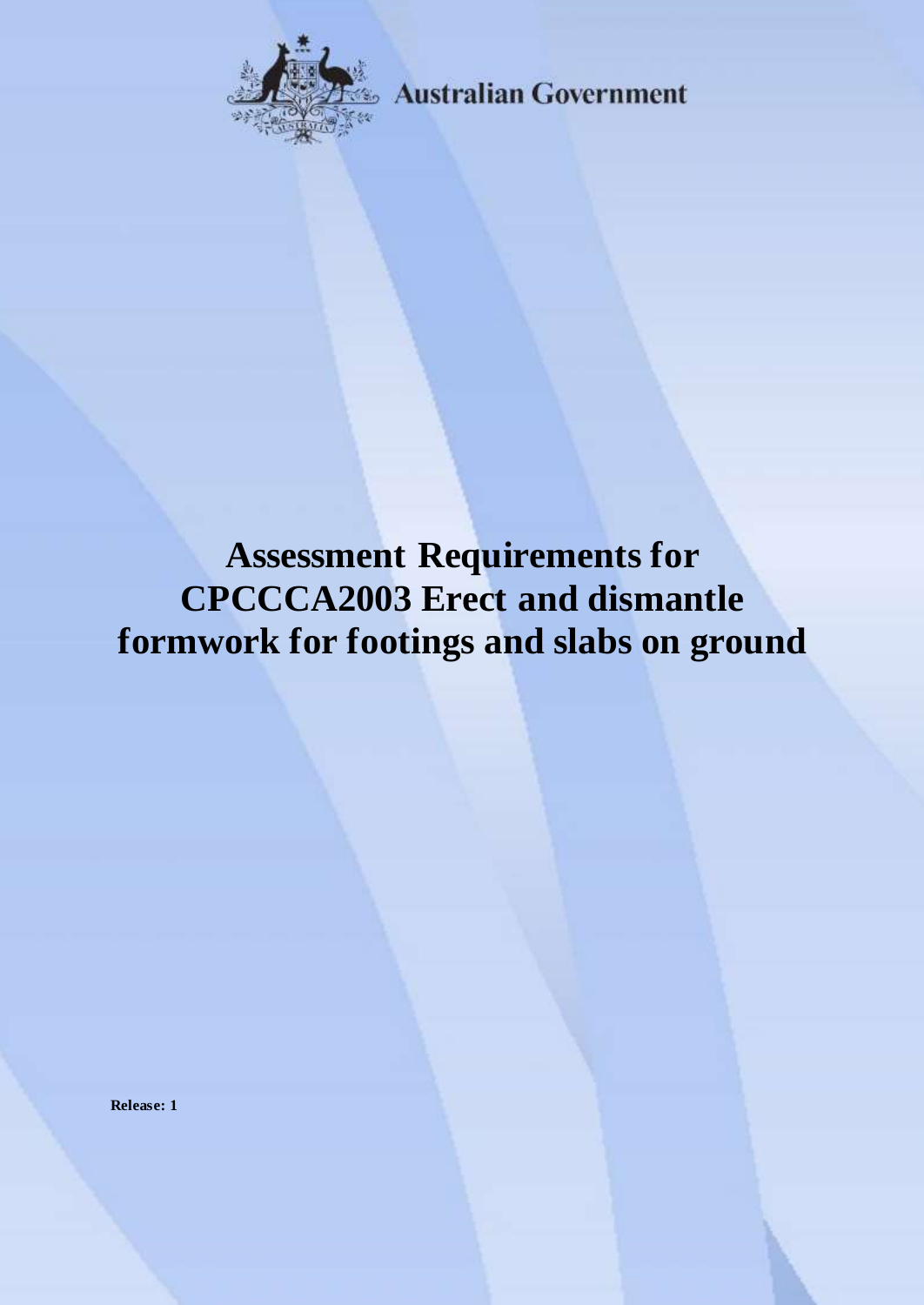## **Assessment Requirements for CPCCCA2003 Erect and dismantle formwork for footings and slabs on ground**

#### **Modification History**

Release 1.

Supersedes and equivalent to CPCCCA2003A Erect and dismantle formwork for footings and slabs on ground.

The unit of competency was updated to the Standards for Training Packages 2012.

This version first released with CPC Construction, Plumbing and Services Training Package Version 4.0.

## **Performance Evidence**

To demonstrate competency in this unit, a person must:

- form up on ground a slab of at least nine square metres, incorporating an edge rebate and internal corner to specifications
- form up a step to one foundation excavation to specified masonry units.

In doing this, the person must meet the performance criteria for this unit.

## **Knowledge Evidence**

To be competent in this unit, a person must demonstrate knowledge of:

- jurisdictional work health and safety (WHS) and environmental legislation and regulations relating to erecting and dismantling formwork for footings and slabs on ground, including:
	- job safety analyses (JSAs)
	- safe work method statements (SWMSs)
	- safety data sheets (SDSs)
	- safety manuals and instructions for plant, tools and equipment
	- signage and barricades
	- personal protective equipment (PPE)
	- environmental and work site safety plans
- requirements of Australian Standards and the National Construction Code (NCC) relating to erecting and dismantling formwork for footings and slabs on ground
- workplace requirements for undertaking all aspects of erecting and dismantling formwork for footings and slabs on ground, including interpreting work orders and reporting problems using general construction terminology applicable to work tasks
- processes for interpreting project plans and specifications for erecting and dismantling formwork for footings and slabs on ground, including use of signage and barricades and calculation of material quantity and quality requirements